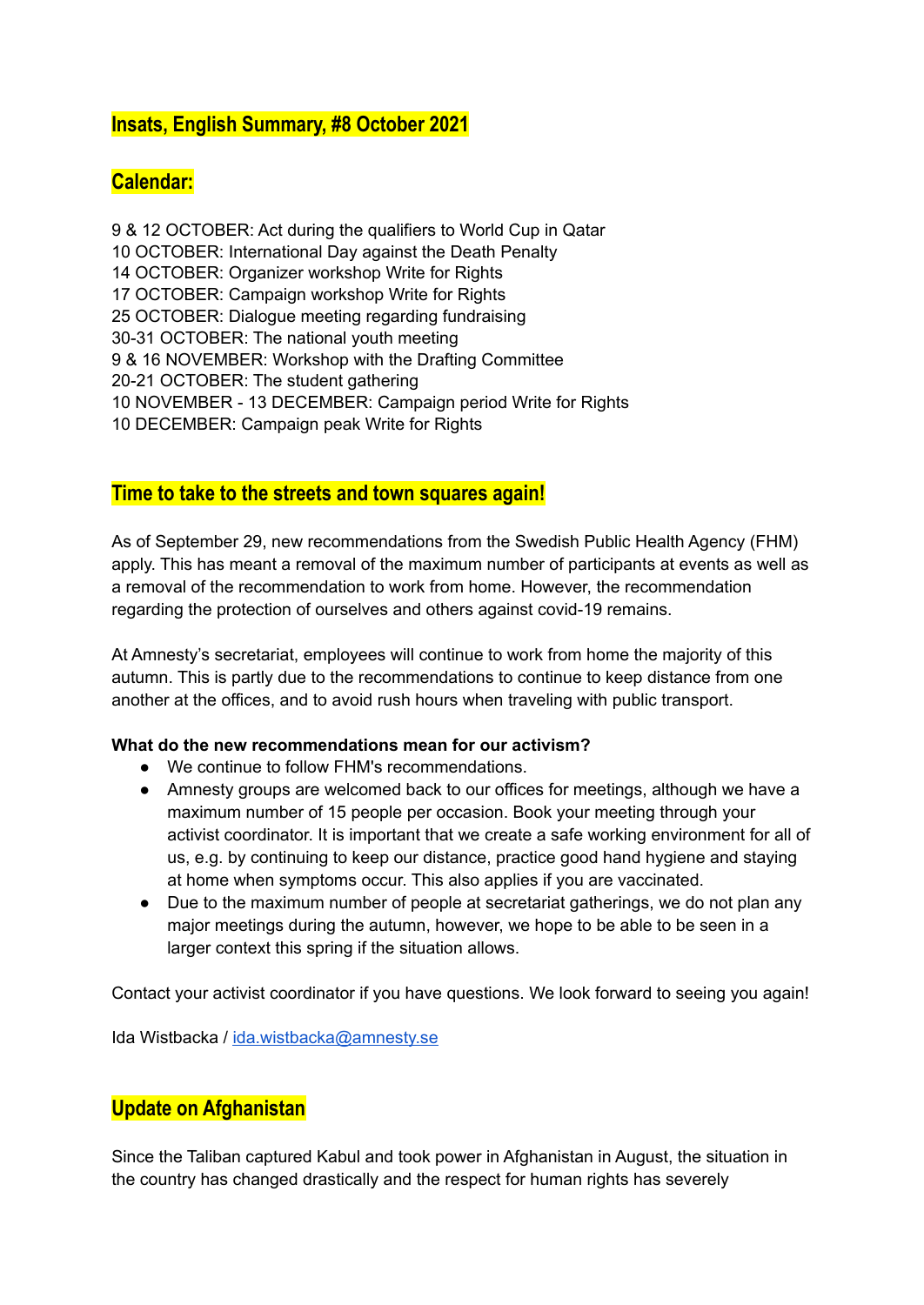deteriorated. The situation is now very serious for several marginalized groups and people who have used their freedom of expression. Read Amnesty's report [here.](https://www.amnesty.org/en/documents/asa11/4727/2021/en/)

Amnesty International and the Swedish section is focusing on Afghanistan in several ways, and we now have a petition on our website. Find it [here.](https://www.amnesty.se/agerahub/satt-stopp-fortrycket-i-afghanistan/)

#### **If you want to shed light on the situation in Afghanistan, you can:**

- Arrange a panel discussion/lecture/seminar etc. to highlight human rights violations.
- Pay attention to the situation on social media by sharing our posts.
- Spread our petition.

Feel free to contact your activist coordinator when planning an activity for advice and support. Keep up to date on the situation on our website [here.](https://www.amnesty.se/aktuellt/vad-hander-i-och-om-afghanistan/)

Madelaine Seidlitz / [madelaine.seidlitz@amnesty.se](mailto:madelaine.seidlitz@amnesty.se)

# **Act for Ahmadreza Djalali on October 10!**

On November 24, 2020, Ahmadreza Djalali called his wife in Sweden to say goodbye, as he was being transferred to solitary confinement. The Swedish-Iranian doctor and researcher was sentenced to death by the Iranian Revolutionary Court in October 2017.

In April, Ahmadreza Djalali was released from solitary confinement after 20 weeks. During this time, his state of health had severely deteriorated. Despite now being back at the general ward, he has not received the hospital care he desperately needs. This summer, the presidential election was held in Iran and Ebrahim Raisi was elected president. This resulted in new ministers being appointed. Therefore, we have new names to send appeals to.

In recent years, we have collected over 110,000 signatures, written letters to those in power in Iran and to Djalali personally. We will now use the International Day Against the Death Penalty, October 10, to put pressure on authorities in Iran and remind them that our work to free Djalali will not end until he is free!

We demand the immediate release of Ahmadreza Djalali and that his death sentence is revoked. We also demand him having access to hospital care and contact with his lawyer and family. Stand up for Ahmadreza by sending letters to the Iranian Embassy, collect signatures and submit articles to local newspapers. More information on [aktivistportalen.](https://aktivism.amnesty.se/dodsstraff/)

Malin Högberg / [malin.hogberg@amnesty.se](mailto:malin.hogberg@amnesty.se)

# **Time for Change - We are up and running!**

The Time for Change campaign hightlights the importance and the right to health care for survivors of rape. After this year's information meetings, working groups have been formed in various regions around Sweden. We want to make sure regional political parties pursue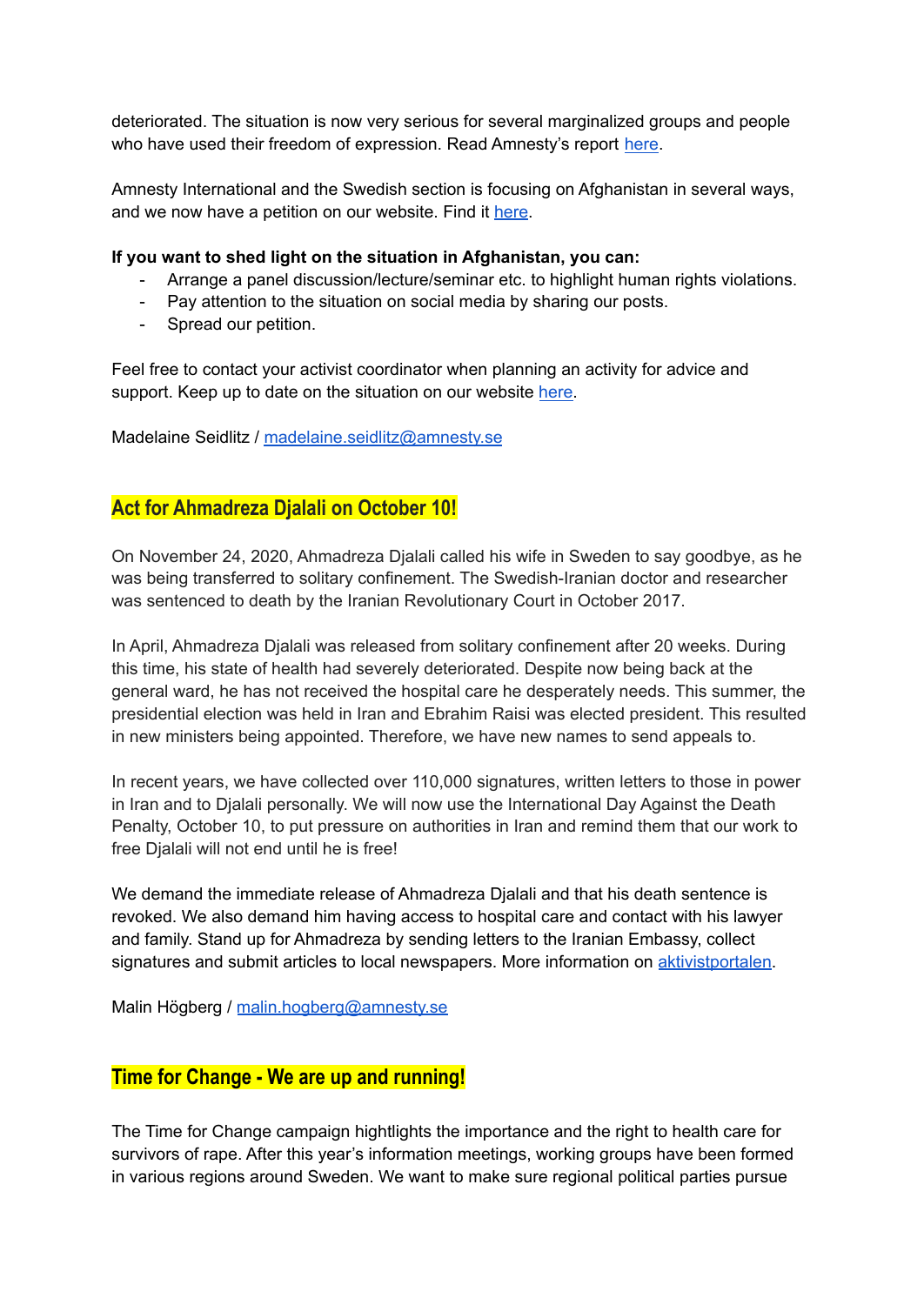the issue in their programs ahead of the 2022 election. During the autumn until December, the groups will work with various methods to ensure that parties prioritize the issue.

Do you want to join one of the groups? Get in touch with me, [julia.karlsson@amnesty.se,](mailto:julia.karlsson@amnesty.se) and I will put you in touch with one other! Let's go!

# **We are giving a #RedCardToFIFA in October**

The campaign regarding the World Cup in Qatar is currently ongoing and we continue to put pressure on FIFA, as we demand they use their influence to protect all migrant workers who make the World Cup possible! Therefore, we will act in connection with Sweden's World Cup qualifiers on October 9 &12, to highlight the issue and collect signatures for our petition. Would you like to know if there is a planned activity where you live? Contact me!

If you or your group want to participate in the campaign, you have two options:

- 1. **Do you want to act during the qualifiers on the 9th or 12th of October?** Contact me directly and I will make sure that you receive material and instructions to print.
- 2. **Do you want to act after the 12th of October?** Submit your material order via [this](https://aktivism.amnesty.se/forms/materialbestallning-vm-kvalmatcherna-oktober/) [form.](https://aktivism.amnesty.se/forms/materialbestallning-vm-kvalmatcherna-oktober/) Signatures must be received by the secretariat no later than November 10.

Daniel Lundh / [daniel.lundh@amnesty.se,](mailto:daniel.lundh@amnesty.se) 070 914 4681

# **Climate campaign ahead of COP26**

Finally we have a climate campaign to act on! It concerns COP26, where countries come together to find solutions regarding how the Paris Agreement goals can be met and climate change de-escalated. Sweden has historically accounted for a disproportionately large carbon dioxide emission. We are a privileged country with great opportunities to change. So far, Swedish climate goals do not include even half of the actual emissions that Sweden is responsible for.

Therefore, we must demand the utmost of our government: for the sake of the planet and for human rights. Read more about the campaign, demands and how to act [here.](https://aktivism.amnesty.se/delta-i-en-aktion/klimataktion-cop26/)

Marianne Gyllenpistol / [marianne.gyllenpistol@amnesty.se,](mailto:marianne.gyllenpistol@amnesty.se) 0707-445793

## **The world's largest human rights campaign, Write for Rights, is around the corner!**

This year we will finally be able to take to the streets and town squares again, to urge the public to sign for freedom! The campaign runs from mid-November to mid-December, with the campaign culminating on December 10, the International Human Rights Day. The focus this year is on the right to peaceful protests and we are highlighting five individual cases.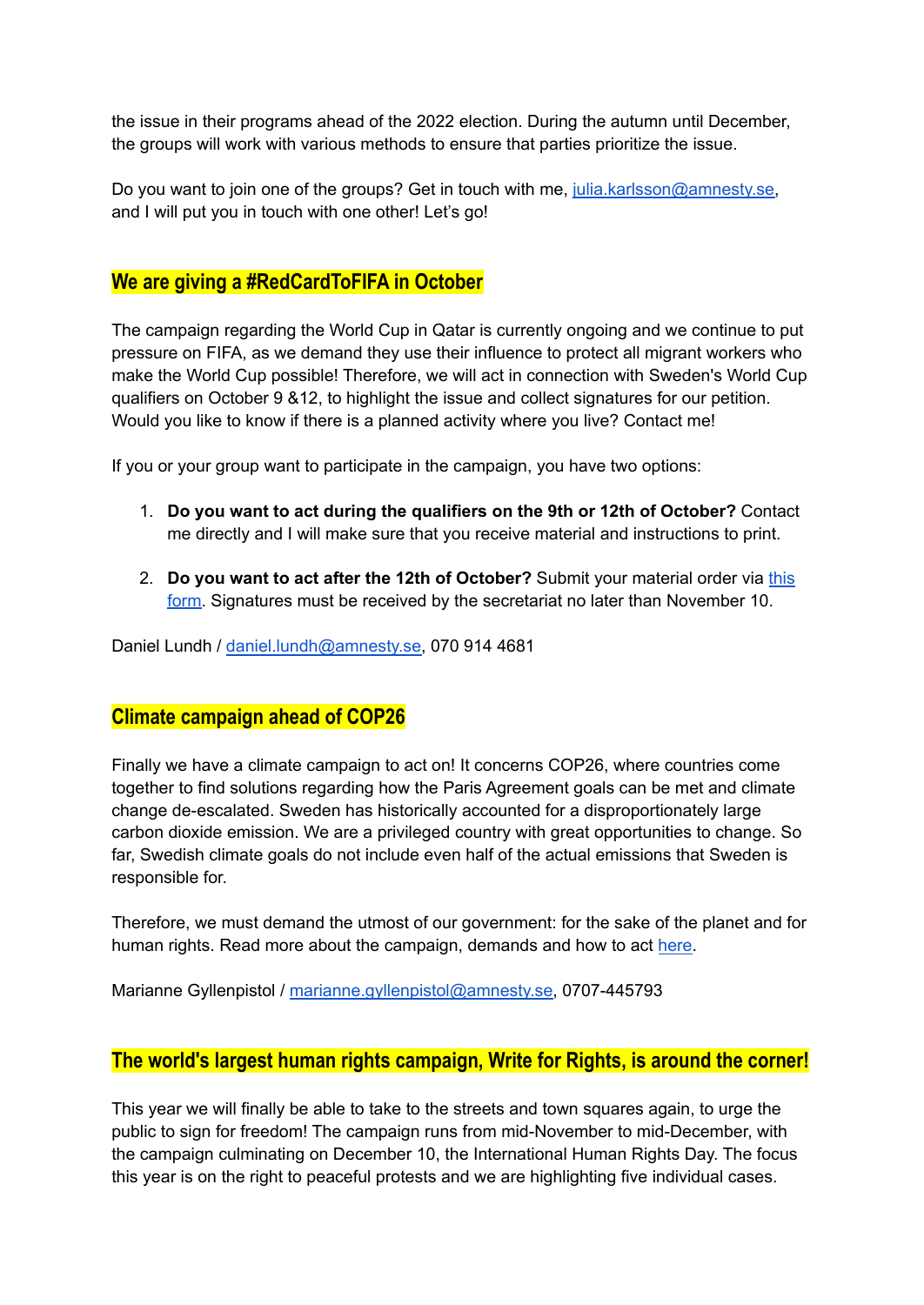Join our workshop where we talk about this year's cases and campaign methods on October 17 at 13.00-15.00 via Google Meet. The workshop will be held in Swedish. More information is available on the activist portal [here](https://aktivism.amnesty.se/delta-i-en-aktion/skrivforfrihet/).

Fartun Andersson Ramnemo / [fartun.andersson-ramnemo@amnesty.se](mailto:fartun.andersson-ramnemo@amnesty.se)

### **The consultation process - Where we are at!**

The entire Amnesty Movement has now agreed on a new global strategy for the period 2022-2030! Read more about the strategy [here](https://aktivism.amnesty.se/uploads/cms_page_media/641/AMNESTY_INTERNATIONAL_STRATEGIC_FRAMEWORK_POL_5036392021_EN_GneGUSa.pdf). The global strategy is the basis for Amnesty Sweden's strategy, which we are now working on developing. Members, supporters and activists have been involved in this process. The results will be announced once we finish compiling the consultation. Now, we are focusing on concretizing the input we have received through focus groups, which have been formed around the prioritized human rights issues from the global strategy. The 2022 Annual General Meeting decides the strategy, but we hope that everyone who wants to, will comment during the development of the strategy.

Fartun Andersson Ramnemo / [fartun.andersson-ramnemo@amnesty.se](mailto:fartun.andersson-ramnemo@amnesty.se) Elisabeth Lundgren / [elisabeth.lundgren@amnesty.se](mailto:elisabeth.lundgren@amnesty.se)

## **Who will govern Amnesty next year?**

Every year, the Election Committee compiles a needs report for the commission of trust that the Annual General Meeting is to appoint (the Section Board, the Board of the Fund, the Review Committee and the Drafting Committee). Therefore, we would like to know your thoughts. What qualities should we in particular be looking for this year? Answer the survey no later than the 5th of November by clicking [here.](https://docs.google.com/forms/d/e/1FAIpQLScA2RCuv0twnlMDaP4ARS619f5JH8RCU1xoh-2nNLXHJzPP4Q/viewform)

Election Committee, [valberedningen@amnesty.se](mailto:valberedningen@amnesty.se)

# **Your opportunity to make your voice heard! - Influencing Amnesty Part I**

The Drafting Committee welcomes you to a dialogue about internal democracy and what opportunities to influence you have as a member. We mainly target new members and no prior knowledge is required. We will address: Amnesty's organisational structure, the Annual General Meeting as a decision-making body, as well as contacts within the organisation.

**Date:** Tuesday November 9, and Tuesday November 16, at 18.30 - 20.00. **Location:** Zoom, register [here](https://docs.google.com/forms/d/e/1FAIpQLSc-IIWf98ikRkTWldouVEu0XiVzrunMThTtQShOoSb3l7KBFg/viewform) (link will be sent out after registration).

In January, *Influencing Amnesty part II*, will take place.

/The Drafting Committee: Åsa, Sofia, Anna and Anders - [bk@amnesty.se](mailto:bk@amnesty.se)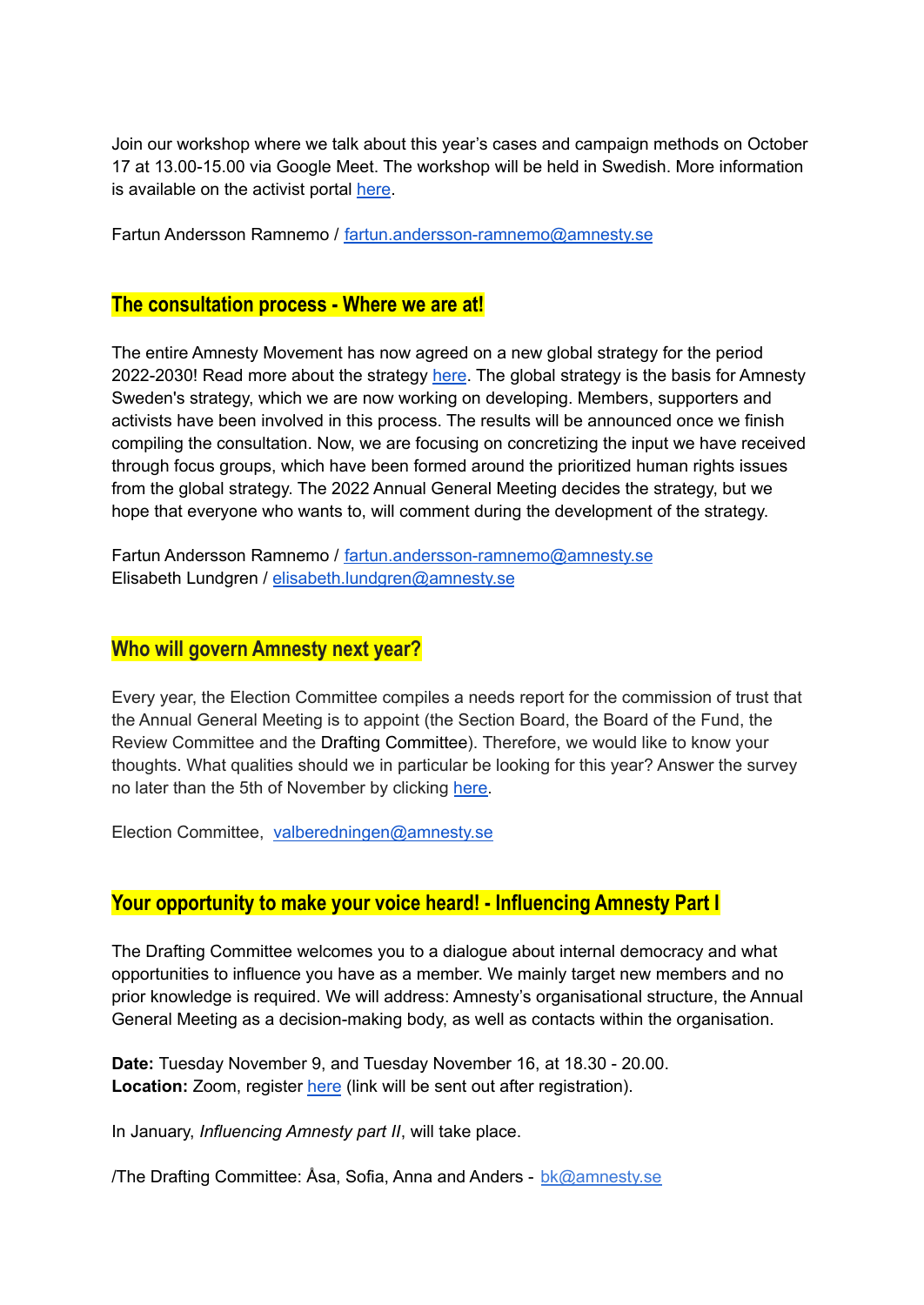# **We are looking for more ABC educators!**

Do you enjoy lecturing? Would you like to disseminate information about Amnesty's work and how we function as an activist organization?

We are in need of more Amnesty ABC educators who can educate new Amnesty activists, both digitally and physically! As an educator, you receive training, support and materials for your assignment. Hence, there is no requirement for you to have been active for a long time. Is this something for you? Apply by contacting me via email and write a bit about yourself.

Karin Danelius / [karin.danelius@amnesty.se](mailto:karin.danelius@amnesty.se)

### **Welcome to this autumn's national youth meeting!**

Sign up for the upcoming national youth meeting - online version! The weekend will consist of exciting lectures, fellowship and engagement development and is for youths involved in an Amnesty group. The deadline for registration is October 27 and if you register before October 20th, you will receive a goodie bag!

**When?** October 30-31, at 09.30-14.00 both days **Where?** Zoom, registration is made through [here.](https://aktivism.amnesty.se/utbildningar-och-moten/ungdomstraffar/)

If you have any questions, feel free to email or call me! Malin Högberg / [malin.hogberg@amnesty.se,](mailto:malin.hogberg@amnesty.se) 0733101521

## **Save the date - The national student meeting!**

We are very pleased to announce that this year's national student meeting will take place on November 20-21. During the weekend, activists gather online from all over the country to be inspired by each other, receive further education within Amnesty and human rights and last, but not least, have fun!

The weekend is intended for those of you who are active in a student group and is arranged by the Student Council. Invitation and further information will shortly be available.

**When and where?** November 20-21, through Zoom Best regards, The Student Council / [studentradet@amnesty.se](mailto:studentradet@amnesty.se)